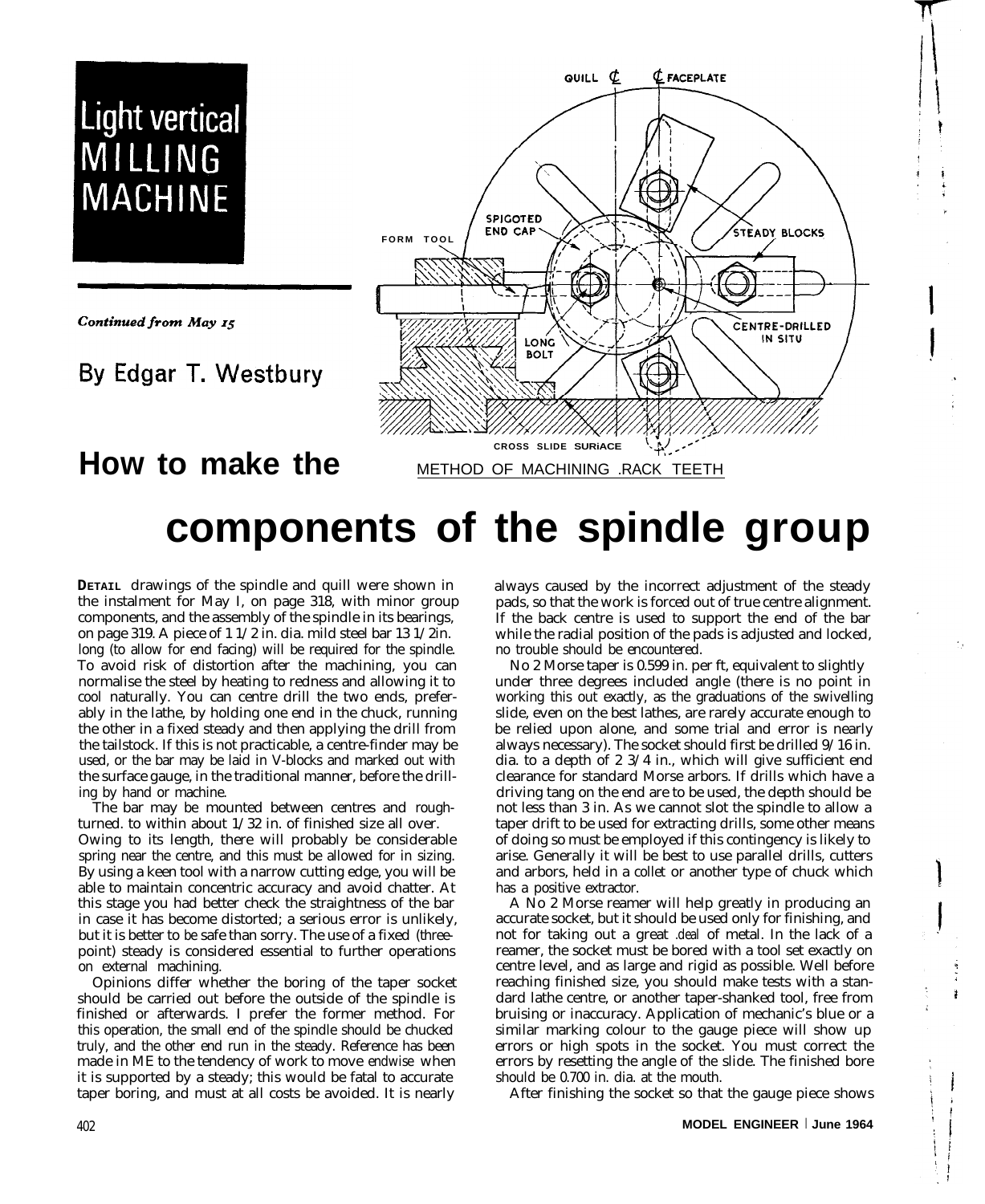even contact over the full length of taper, you must carry out further machining of the spindle by locating from this bore. One way of doing so is by inserting an accurate Morse taper hollow centre, which permits the spindle to be mounted between the normal lathe centres; but for all finishing work, except screwcutting the nose, I prefer to use a plug mandrel turned in the chuck, as this gives steadier support than a point centre.

Assuming that the spindle still runs truly in the centre (if not, a fine skim may need to be taken to correct it), the steady can be set on the larger diameter to give support while the slender part is turned. It is not advisable to allow the steady pads to bear directly on finished work, except for brief operations, owing to the risk of scoring the surface; a strip of sheet brass, bent round and interposed between the pads and the work, will act as a bearing bush and prevent this. Good lubrication here is of course essential. After fmishing the smaller diameter to size, and truly parallel, you may transfer the steady to this surface for finishing the larger part, up to the thrust collar.

The fit of the ball races on the spindle is of the utmost importance. While the lower one may be made a light press fit, as its position is fixed, the upper one should be slightly easier, to allow of endwise adjustment, but must on no account have any play. It is permissible to finish the spindle with a very fine Swiss file, but lapping with a ring lap is more precise, though slower. The fine thread for the adjusting collars can be screwcut while the steady is in position; for turning and screwcutting the nose, the spindle must be



reversed end for end, and supported by a truly centred plug, or a running centre. Leave a slight radius, or fillet, in all corners.

My method of cutting the four keyways at the top end of the shaft was to use a Woodruff cutter in a milling attachment on the vertical slide, with the spindle between centres, steadied in the middle as before. It was indexed in the four positions by a change wheel. The number of keyways may be increased, or the shaft splined or serrated, at the option of the constructor, but four have proved adequate to take the driving torque.

Possibly the quill could be made from a piece of the tubing used for the structural members. This is rather light and as I could not get a thicker-walled tubing I used a solid piece of mild steel bar. It was drilled through the centre, bored true, and recessed at one end while set up in the four-jaw chuck. To ensure truth of the recess at the other end, I mounted it on a stub mandrel held in the chuck. An improvised plug gauge, 0.0005 in. smaller than the outer ring of the ball race, was used for sizing the recesses.

Accurate fitting is again important at this point. Note that the face of each recess must be relieved so that the inner ring of the ball race cannot rub against it. The races used are made by Ransome and Marles, reference L JT/I ; if other makes are adopted, slight differences in detail specifications may call for modified dimensions. I have already explained that several different bearings, and methods of preloading them, are practicable.

External machining of the quill, to the closest possible sliding fit in the spindle housing, is best carried out by locating from the bore on a mandrel between centres. Lapping is again recommended for final fit and finish. The rack for the vertical traverse of the quill might possibly have been easier to make as a separate part, but it would complicate the design of the housing, and would offset the thrust line further from the spindle centre, in relation to the length of the sliding surface, than might be desired. For this reason I decided to cut the rack teeth in the quill itself.

There are several ways of machining a rack. Specialpurpose machines are usually employed in production practice, but a horizontal milling machine with an adequate cross traverse is quite efficient for cutting one tooth at a time with a form cutter. It is also possible to cut the teeth in the lathe, with a cutter spindle parallel to the lathe axis, traversed either across the top or at the front, on a vertical slide. But to arrange the drive for the cutter may present a difficult problem. The method which I adopted is unorthodox, and produces a convex tooth form which, theoretically at least, has relatively small bearing surface for engagement of the pinion; but it involves the minimum amount of special equipment, and the result is quite satisfactory.

You must make an end cap, preferably spigoted to fit the recess at the bottom end of the quill, and about 1/4 in. thick. A long bolt is also required to clamp the quill endwise against the faceplate, in an eccentric position. The Myford ML7 lathe, on which the actual operation was carried out, has about 2 1/16 in. clearance over the cross-slide, so that the maximum eccentric radius for the quill was only slightly over 3/4 in. For the long bolt to be anchored in the slot of the faceplate, it had to be located eccentrically in the quill, and the end cap was drilled to correspond with this, to take the other end of the bolt.

After mounting in this way, I checked along the length of the quill to make sure that it was parallel with the lathe axis.

*Complete spindle head assembly*

*Continued on page 421*